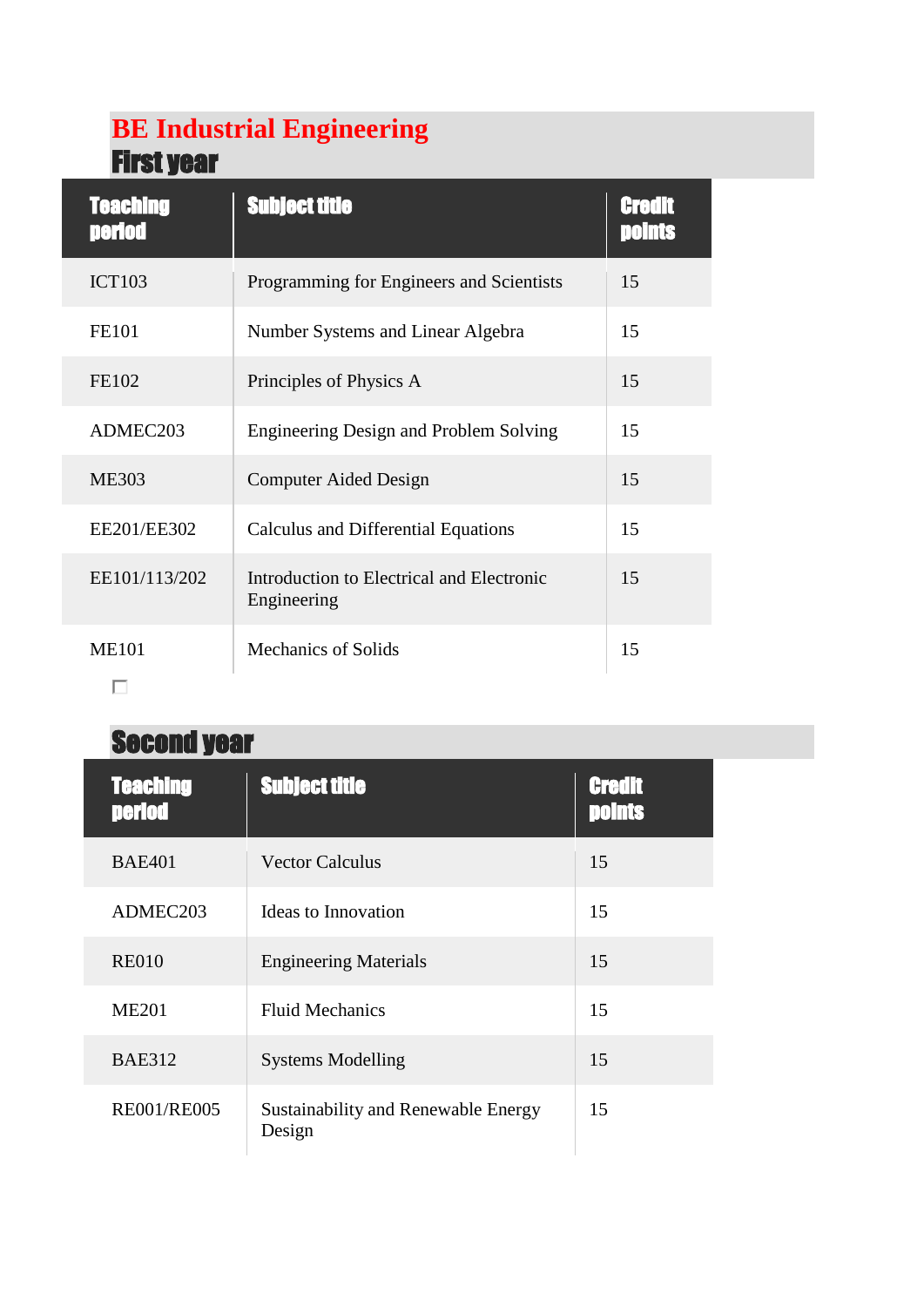| <b>Teaching</b><br><b>period</b> | <b>Subject title</b>                          | <b>Credit</b><br><b>points</b> |
|----------------------------------|-----------------------------------------------|--------------------------------|
| <b>BAE508</b>                    | <b>Engineering Enterprise</b>                 | 15                             |
| <b>BAE402</b>                    | <b>Engineering Probability and Statistics</b> | 15                             |
|                                  |                                               |                                |

Third year

| <b>Teaching period</b>        | <b>Subject title</b>                   | Credit<br>points |
|-------------------------------|----------------------------------------|------------------|
| <b>BAE503</b>                 | <b>Control Systems</b>                 | 15               |
| <b>BAE408</b>                 | Digital Electronics and<br>Controllers | 15               |
| EE306/EE624                   | Measurement and Instrumentation        | 15               |
| <b>BAE614</b>                 | <b>Mechanical Component Design</b>     | 15               |
| BAE672-ME-EE<br>Course        | <b>Systems Engineering</b>             | 15               |
| BAE404/ME102/<br><b>ME107</b> | Thermodynamics                         | 15               |
| <b>BAE608</b>                 | <b>Engineering Design Project</b>      | 30               |

## $\Box$

## Fourth year

| <b>Teaching</b><br><b>period</b> | <b>Subject title</b>       | <b>Credit</b><br><b>Doints</b> |
|----------------------------------|----------------------------|--------------------------------|
| <b>BAE605</b>                    | <b>Engineering Project</b> | 30                             |
| Elective<br><b>EE/CE/ME</b>      |                            |                                |